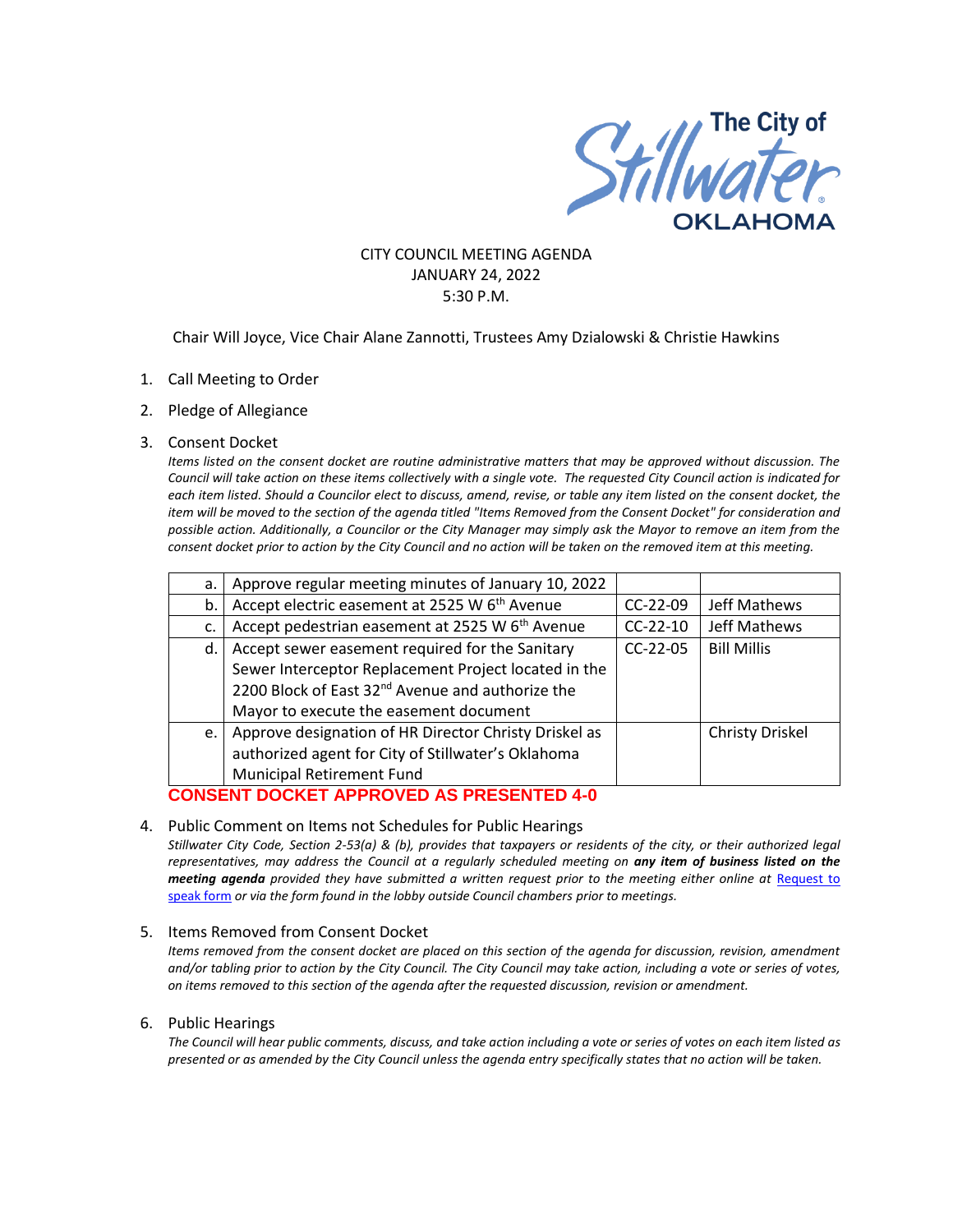| а. | A hearing to determine whether the structure located                      |            | <b>Beth Anne Childs</b> |
|----|---------------------------------------------------------------------------|------------|-------------------------|
|    | at 2420 East 12 <sup>th</sup> Avenue, Stillwater, Oklahoma is             |            |                         |
|    | dilapidated as defined in 11 O.S §22-112(C) and                           |            |                         |
|    | abandoned as defined in 11 O.S. §22-112.4(E)                              |            |                         |
|    | <b>TABLED UNTIL APRIL 18, 2022 MEETING</b>                                |            |                         |
|    | <b>APPROVED 4-0</b>                                                       |            |                         |
| b. | Receive public comment regarding a request to 802 S                       | $CC-22-08$ | Johnson Assoc.          |
|    | Western, 2302 W 8 <sup>th</sup> Avenue, and 2324 W 8 <sup>th</sup> Avenue |            | <b>Brady Moore</b>      |
|    | from Small Lot Single Family to Office                                    |            | <b>Josh Powers</b>      |
|    | POSTPONED TO MARCH 7, 2022 MEETING                                        |            |                         |
|    | <b>APPROVED 4-0</b>                                                       |            |                         |

# 7. General Orders

*The Council will hear a staff presentation, discuss, and take action including a vote or series of votes on each item listed as presented or as amended or revised by the City Council unless the agenda entry specifically states that no action will be taken. The requested City Council action is indicated in each agenda entry but may be amended or revised prior to action by the City Council.* 

| a. | Receive overview from Our Daily Bread on the                    | $CC-22-03$ | <b>Becky Taylor</b>   |
|----|-----------------------------------------------------------------|------------|-----------------------|
|    | completed utility assistance program partnership                |            | Kali Barnes           |
|    | PRESENTATION ONLY/NO ACTION                                     |            | Rachael Condley       |
| b. | Approve air service agreement with American Airlines            | $CC-22-04$ | Paul Priegel          |
|    | providing for a minimum revenue guarantee to be                 |            |                       |
|    | capped at \$2 million per fiscal year and approve the           |            |                       |
|    | associated budget amendment allocating \$1 million              |            |                       |
|    | for revenue shortfall for the first period ending June          |            |                       |
|    | 30, 2022                                                        |            |                       |
|    | <b>APPROVED 4-0</b>                                             |            |                       |
| C. | Consider approval of the conceptual Husband Street              | $CC-22-11$ | Monty Karns           |
|    | <b>Bike Corridor</b>                                            |            | <b>Russell Beatty</b> |
|    | <b>APPROVED 4-0</b>                                             |            |                       |
| d. | Authorize deferred maintenance projects to include              | $CC-22-06$ | Monty Karns           |
|    | the following: drainage, channel and dam                        |            |                       |
|    | maintenance, sidewalks and minor street                         |            |                       |
|    | improvements, and erosion revetment at Boomer                   |            |                       |
|    | Lake; and approve budget amendments                             |            |                       |
|    | appropriating funds not to exceed \$1,125,000 for the           |            |                       |
|    | projects                                                        |            |                       |
|    | <b>APPROVED 4-0</b>                                             |            |                       |
| e. | Approve retaining Gose & Associates under the                   | CC-22-07   | <b>Monty Karns</b>    |
|    | Master Services Agreement to provide a Traffic                  |            |                       |
|    | Engineering Study of Duck Street between 6 <sup>th</sup> Avenue |            |                       |
|    | and Hall of Fame Avenue and allocate \$25,000 from              |            |                       |
|    | FY20 Pavement Management funds for the                          |            |                       |
|    | completion of the study                                         |            |                       |
|    | <b>APPROVED 4-0</b>                                             |            |                       |

8. Resolutions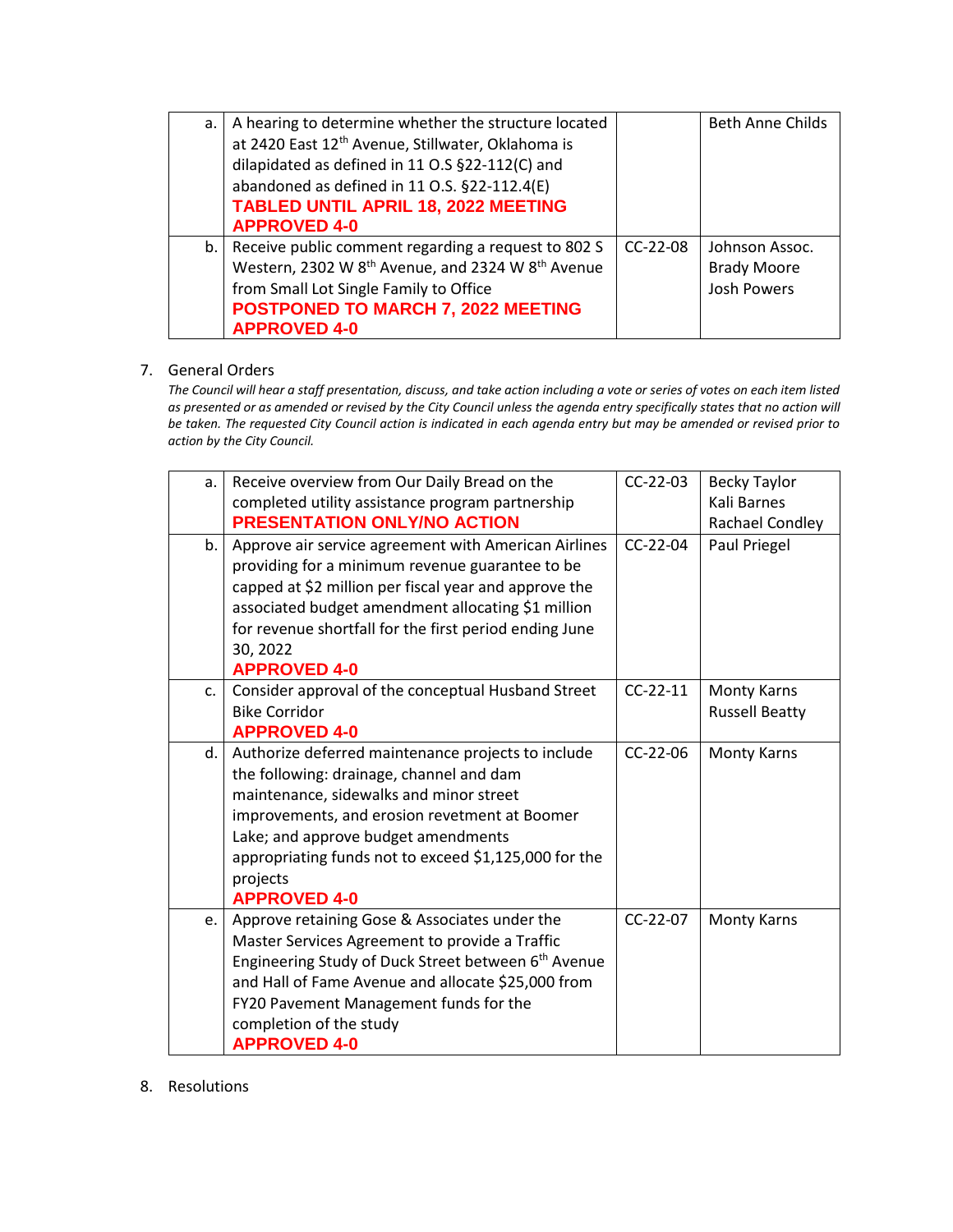*The City Council will hear a staff presentation, discuss, and take action including a vote or series of votes on each resolution listed as presented or as amended or revised by the City Council.* 

| a.             | RESOLUTION NO. CC-21-38: A RESOLUTION OF THE   | <b>Beth Anne Childs</b> |
|----------------|------------------------------------------------|-------------------------|
|                | STILLWATER CITY CODE DECLARING THE STRUCTURE   |                         |
|                | LOCATED AT 2420 E 12TH AVENUE, STILLWATER, OK  |                         |
|                | DILAPIDATED AND A PUBLIC NUISANCE              |                         |
|                | DETRIMENTAL TO THE HEALTH, SAFETY, AND         |                         |
|                | WELFARE OF THE GENERAL PUBLIC AND THE          |                         |
|                | COMMUNITY, AND ORDERING THE DILAPIDATED        |                         |
|                | STRUCTURE TO BE TORN DOWN AND REMOVED          |                         |
|                | PURSUANT TO 11 O.S. SECTION 22-112             |                         |
|                | <b>TABLED UNTIL APRIL 18, 2022 MEETING</b>     |                         |
|                | <b>APPROVED 4-0</b>                            |                         |
| b.             | RESOLUTION NO. CC-22-02: A RESOLUTION          | Kimberly Carnley        |
|                | AUTHORIZING THE CALLING AND HOLDING OF AN      |                         |
|                | ELECTION IN THE CITY OF STILLWATER, STATE OF   |                         |
|                | OKLAHOMA, FOR THE PURPOSE OF SUBMITTING TO     |                         |
|                | THE REGISTERED QUALIFIED ELECTORS OF SAID CITY |                         |
|                | THE QUESTION OF THE ISSUANCE OF THE BONDS OF   |                         |
|                | SAID CITY IN THE SUM OF NINE MILLION DOLLARS   |                         |
|                | (\$9,000,000) TO PROVIDE FUNDS FOR THE PURPOSE |                         |
|                | OF CONSTRUCTING, FURNISHING AND EQUIPPING A    |                         |
|                | NEW FIRE STATION AND LEVYING AND COLLECTING    |                         |
|                | AN ANNUAL TAX, IN ADDITION TO ALL OTHER TAXES, |                         |
|                | UPON ALL THE TAXABLE PROPERTY IN SAID CITY FOR |                         |
|                | THE PAYMENT OF PRINCIPAL AND INTEREST ON SAID  |                         |
|                | BONDS; AND LEVYING AND COLLECTING AN ANNUAL    |                         |
|                | TAX, IN ADDITION TO ALL OTHER TAXES, UPON ALL  |                         |
|                | THE TAXABLE PROPERTY IN SAID CITY FOR THE      |                         |
|                | PAYMENT OF PRINCIPAL AND INTEREST ON SAID      |                         |
|                | BONDS. ADOPTED 4-0                             |                         |
| C <sub>1</sub> | RESOLUTION NO. CC-22-03: A RESOLUTION          | Kimberly Carnley        |
|                | AUTHORIZING THE CALLING AND HOLDING OF AN      |                         |
|                | ELECTION IN THE CITY OF STILLWATER, STATE OF   |                         |
|                | OKLAHOMA, FOR THE PURPOSE OF SUBMITTING TO     |                         |
|                | THE REGISTERED QUALIFIED ELECTORS OF SAID CITY |                         |
|                | THE QUESTIONS OF THE ISSUANCE OF THE BONDS OF  |                         |
|                | SAID CITY IN THE SUM OF THREE MILLION FOUR     |                         |
|                | HUNDRED THOUSAND DOLLARS (\$3,400,000) TO      |                         |
|                | PROVIDE FUNDS FOR THE PURPOSE OF               |                         |
|                | CONSTRUCTING, FURNISHING AND EQUIPPING A       |                         |
|                | NEW ANIMAL WELFARE FACILITY, TO BE OWNED       |                         |
|                | EXCLUSIVELY BY SAID CITY, AND LEVYING AND      |                         |
|                | COLLECTING AN ANNUAL TAX, IN ADDITION TO ALL   |                         |
|                | OTHER TAXES, UPON ALL THE TAXABLE PROPERTY IN  |                         |
|                | SAID CITY FOR THE PAYMENT OF PRINCIPAL AND     |                         |
|                | INTEREST ON SAID BONDS. NO ACTION TAKEN        |                         |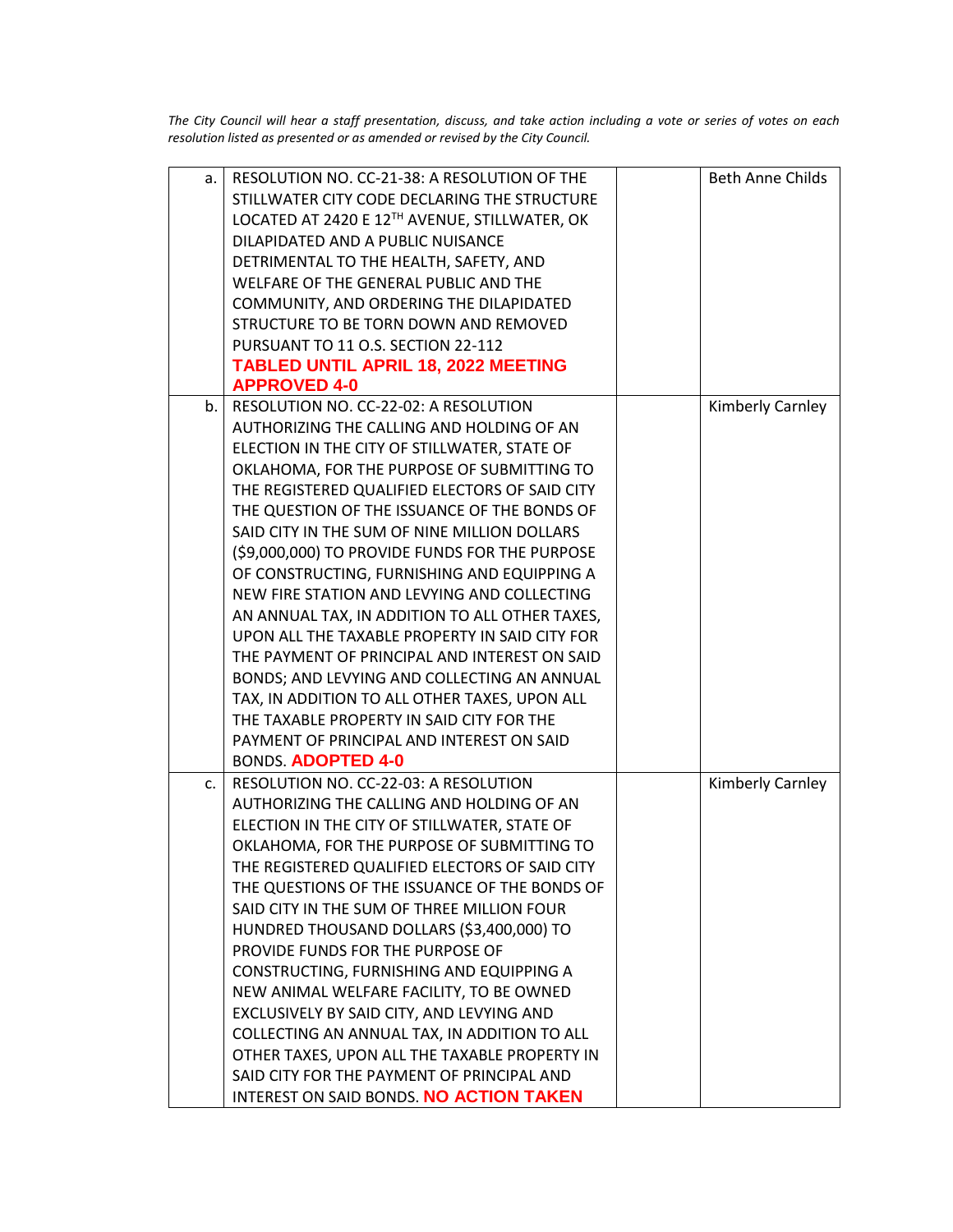| d. | RESOLUTION NO. CC-22-04: A RESOLUTION               | <b>Melissa Reames</b> |
|----|-----------------------------------------------------|-----------------------|
|    | DECLARING THE INTENT TO CONSIDER APPROVAL OF        |                       |
|    | AN AMENDMENT TO PROJECT PLAN AND CREATION           |                       |
|    | OF A TAX INCREMENT DISTRICT UNDER THE LOCAL         |                       |
|    | DEVELOPMENT ACT; DIRECTING PREPARATION OF AN        |                       |
|    | AMENDED PROJECT PLAN; CONVENING A MEETING           |                       |
|    | OF THE STILLWATER DOWNTOWN/CAMPUS LINK              |                       |
|    | PROJECT PLAN REVIEW COMMITTEE; DIRECTING THE        |                       |
|    | REVIEW COMMITTEE TO MAKE FINDINGS AS TO             |                       |
|    | ELIGIBILITY AND FINANCIAL IMPACT, IF ANY, ON        |                       |
|    | <b>TAXING JURISDICTIONS AND BUSINESS ACTIVITIES</b> |                       |
|    | WITHIN THE DISTRICT; AND DIRECTING THE REVIEW       |                       |
|    | COMMITTEE TO MAKE A RECOMMENDATION WITH             |                       |
|    | RESPECT TO THE PROPOSED AMENDED PROJECT             |                       |
|    | PLAN <b>ADOPTED 4-0</b>                             |                       |

# 9. Ordinances

*The City Council will hear a staff presentation, discuss, and take action including a vote or series of votes on each ordinance listed as presented or as amended or revised by the City Council.*

#### First Read

| a.   ORDINANCE NO. 3489: AN ORDINANCE OF THE CITY | <b>Kimberly Carnley</b> |
|---------------------------------------------------|-------------------------|
| OF STILLWATER, OKLAHOMA GRANTING A NON-           |                         |
| EXCLUSIVE PERMIT TO CLARITY TELECOM, LLC FOR      |                         |
| THE CONSTRUCTION AND OPERATION OF A CABLE         |                         |
| <b>SYSTEM</b>                                     |                         |
| <b>ADVANCED TO SECOND READING 4-0</b>             |                         |

# Second Read

| $a$ . | ORDINANCE NO. 3487: AN ORDINANCE REZONING A    | Kimberly Carnley |
|-------|------------------------------------------------|------------------|
|       | TRACT OF LAND LOCATED 1223 S HUSBAND PLACE     |                  |
|       | FROM CG, COMMERCIAL GENERAL DISTRICT, TO RSS,  |                  |
|       | SMALL LOT SINGLE FAMILY RESIDENTIAL DISTRICT.  |                  |
|       | <b>ADOPTED 4-0</b>                             |                  |
| b.    | ORDINANCE NO. 3488: AN ORDINANCE CLOSING A     | Kimberly Carnley |
|       | <b>GENERAL UTILITY EASEMENT LOCATED IN THE</b> |                  |
|       | NORTHEAST QUARTER (NE/4) OF SECTION FOURTEEN   |                  |
|       | (14), TOWNSHIP NINETEEN (19) NORTH, RANGE TWO  |                  |
|       | (2) EAST OF THE INDIAN MERIDIAN, CITY OF       |                  |
|       | STILLWATER, PAYNE COUNTY, OKLAHOMA, ON         |                  |
|       | PROPERTY ADDRESSED AS 711 N MAIN STREET        |                  |
|       | <b>ADOPTED 4-0</b>                             |                  |

# 10. Reports from Officers and Boards

*Announcements and remarks of general interest may be made by Councilors, City Manager or City Attorney. Items of City business that may require discussion or action including a vote or series of votes are listed below.*

a. Miscellaneous items from the City Attorney